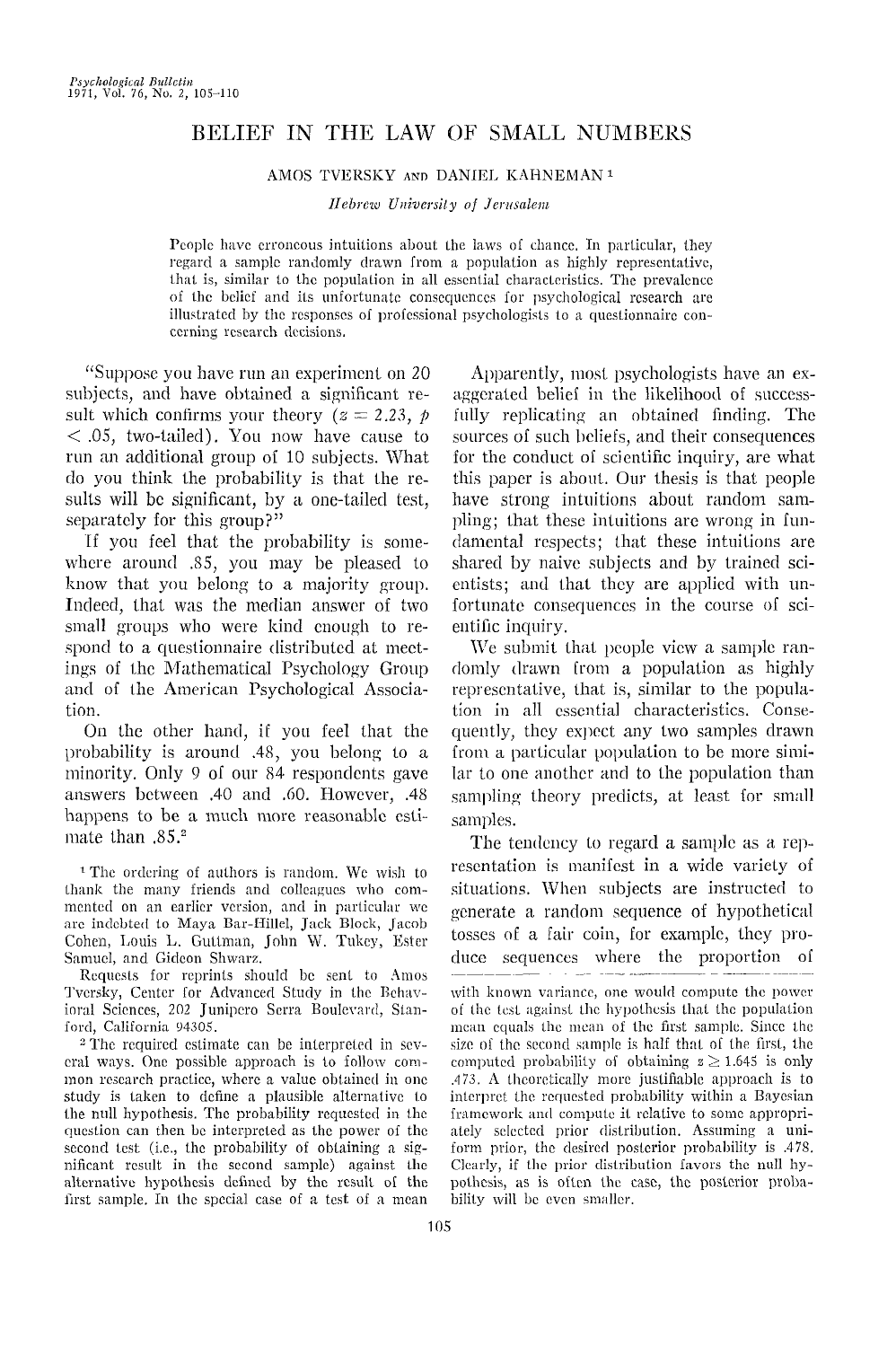heads in any short segment stays far closer to .SO than the laws of chance would predict (Tune, 1964). Thus, each segment of the response sequence is highly representative of the "fairness" of the coin. Similar effects are observed when subjects successively predict events in a randomly generated series, as in probability learning experiments (Estes, 1964) or in other sequential games of chance. Subjects act as if *every* segment of the random sequence must reflect the true proportion: if the sequence has strayed from the population proportion, a corrective bias in the other direction is expected. This has been called the gambler's fallacy.

The heart of the gambler's fallacy is a misconception of the fairness of the laws of chance. The gambler feels that the fairness of the coin entitles him to expect that any deviation in one direction will soon be cancelled by a corresponding deviation in the other. Even the fairest of coins, however, given the limitations of its memory and moral sense, cannot be as fair as the gambler expects it to be. This fallacy is not unique to gamblers. Consider the following example:

The mean IQ of the population of eighth graders in a cily is *known* to be 100. You have selected a random sample of SO children for a study of educational achievements. The first child tested has an IQ of ISO. What do you expect the mean IQ to be for the whole sample?

The correct answer is 101. A surprisingly large number of people believe that the expected JQ for the sample is still 100. This expectation can be justified only by the belief that a random process is self-correcting. Idioms such as "errors cancel each other out" reflect the image of an active self-correcting process. Some familiar processes in nature obey such laws: a deviation from a stable equilibrium produces a force that restores the equilibrium. The laws of chance, in contrast, do not work that way: deviations are not canceled as sampling proceeds, they are merely diluted.

Thus far, we have attempted to describe two related intuitions about chance. We proposed a representation hypothesis according to which people believe samples to be very similar to one another and to the population from which they are drawn. We also suggested that people believe sampling to be a self-correcting process. The two beliefs lead to the same consequences. Both generate expectations about characteristics of samples, and the variability of these expectations is less than the truevariability, at least for small samples.

The law of large numbers guarantees that very large samples will indeed be highly representative of the population from which they are drawn. If, in addition, a self-corrective tendency is at work, then small samples should also be highly representative and similar to one another. People's intuitions about random sampling appear to satisfy the law of small numbers, which asserts that the law of large numbers applies to small numbers as well.

Consider a hypothetical scientist who lives by the law of small numbers. How would his belief affect his scientific work? Assume outscientist studies phenomena whose magnitude is small relative to uncontrolled variability, that is, the signal-to-noise ratio in the messages he receives from nature is low. Our scientist could be a meteorologist, a pharmacologist, or perhaps a psychologist.

If he believes in the law of small numbers, the scientist will have exaggerated confidence in the validity of conclusions based on small samples. To illustrate, suppose he is engaged in studying which of two toys infants will prefer to play with. Of the first five infants studied, four have shown a preference for the same toy. Many a psychologist will feel some confidence at this point, that the null hypothesis of no preference is false. Fortunately, such a conviction is not a sufficient condition for journal publication, although it may do for a book. By a quick computation, our psychologist will discover that the probability of a result as extreme as the one obtained is as high as 3/8 under the null hypothesis.

To be sure, the application of statistical hypothesis testing to scientific inference is beset with serious difficulties. Nevertheless, the computation of significance levels (or likelihood ratios, as a Bayesian might prefer) forces the scientist to evaluate the obtained effect in terms of a *valid* estimate of sampling variance rather than in terms of his subjective biased estimate. Statistical tests, therefore, protect the scientific community against overly hasty rejections of the null hypothesis (i.e., Type 1 error) by policing its many members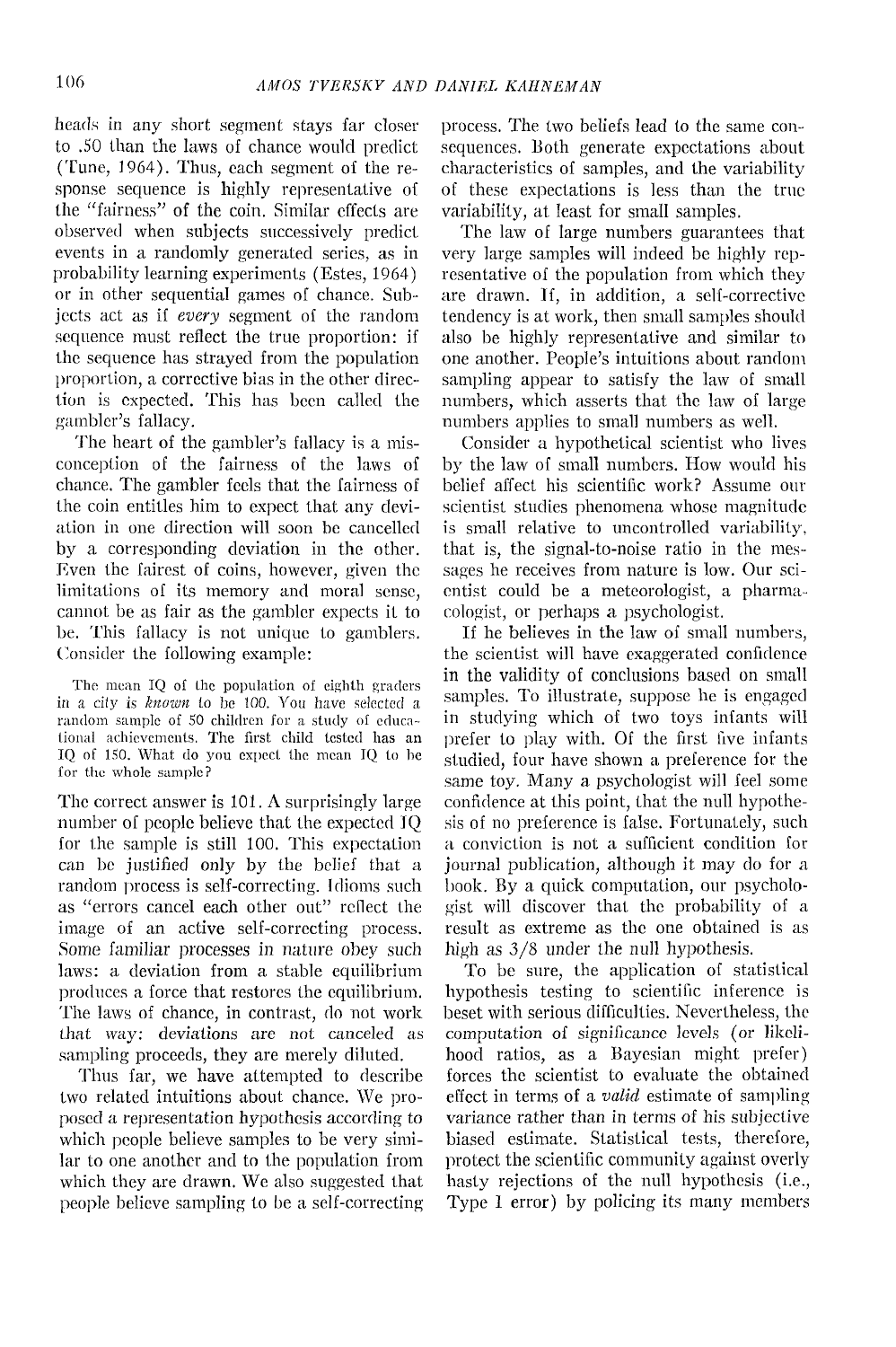who would rather live by the law of small numbers. On the other hand, there are no comparable safeguards against the risk of failing to confirm a valid research hypothesis (i.e., Type II error).

Imagine a psychologist who studies the correlation between need for Achievement and grades. When deciding on sample size, he may reason as follows: "What correlation do I expect?  $r = .35$ . What N do I need to make the result significant? (Looks at table.)  $N =$ 3,3. Fine, that's my sample." The only flaw in this reasoning is that our psychologist has forgotten about sampling variation, possibly because he believes that any sample must be highly representative of its population. However, if his guess about the correlation in the population is correct, the correlation in the sample is about as likely to lie below or above .35. Hence, the likelihood of obtaining a significant result (i.e., the power of the test) for  $N = 33$  is about .50.

In a detailed investigation of statistical power, Cohen (1962, 1969) has provided plausible definitions of large, medium, and small effects and an extensive set of computational aids to the estimation of power for a variety of statistical tests. In the normal test for a difference between two means, for example, a difference of  $.25\sigma$  is small, a difference of .50 $\sigma$  is medium, and a difference of  $1\sigma$  is large, according to the proposed definitions. The mean IQ difference between clerical and semiskilled workers is a medium effect. In an ingenious study of research practice, Cohen (1962) reviewed all the statistical analyses published in one volume of the *Journal of Abnormal and Social Psychology,* and computed the likelihood of detecting each of the three sizes of effect. The average power was .18 for the detection of small effects, .48 for medium effects, and .83 for large effects. If psychologists typically expect medium effects and select sample size as in the above example, the power of their studies should indeed be about .50.

Cohen's analysis shows that the statistical power of many psychological studies is ridiculously low. This is a self-defeating practice: it makes for frustrated scientists and inefficient research. The investigator who tests a valid hypothesis but fails to obtain significant

results cannot help but regard nature as untrustworthy or even hostile. Furthermore, as Overall (1969) has shown, the prevalence of studies deficient in statistical power is not only wasteful but actually pernicious: it results in a large proportion of invalid rejections of the null hypothesis among published results.

Because considerations of statistical power are of particular importance in the design of replication studies, we probed attitudes concerning replication in our questionnaire.

Suppose one of your doctoral students has completed a difficult and time-consuming experiment on 40 animals. He has scored and analyzed a large number of variables. His results are generally inconclusive, but one before-after comparison yields a highly significant  $t = 2.70$ , which is surprising and could be of major theoretical significance.

Considering the importance of the result, its surprisal value, and the number of analyses that your student has performed—

Would you recommend that he replicate the study before publishing? If you recommend replication, how many animals would you urge him to run?

Among the psychologists to whom we put these questions there was overwhelming sentiment favoring replication: it was recommended by 66 out of 75 respondents, probably because they suspected that the single significant result was due to chance. The median recommendation was for the doctoral student to run 20 subjects in a replication study. It is instructive to consider the likely consequences of this advice. If the mean and the variance in the second sample are actually identical to those in the first sample, then the resulting value of *t* will be 1.88. Following the reasoning of Footnote 2, the student's chance of obtaining a significant result in the replication is only slightly above one-half (for  $p = .05$ , one-tail test). Since we had anticipated that a replication sample of 20 would appear reasonable to our respondents, we added the following question:

Assume that your unhappy student has in fact repeated the initial study with 20 additional animals, and has obtained an insignificant result in the same direction,  $t = 1.24$ . What would you recommend now? Cheek one: [the numbers in parentheses refer to the number of respondents who checked each answer I

 $(a)$  He should pool the results and publish his conclusion as fact. (0)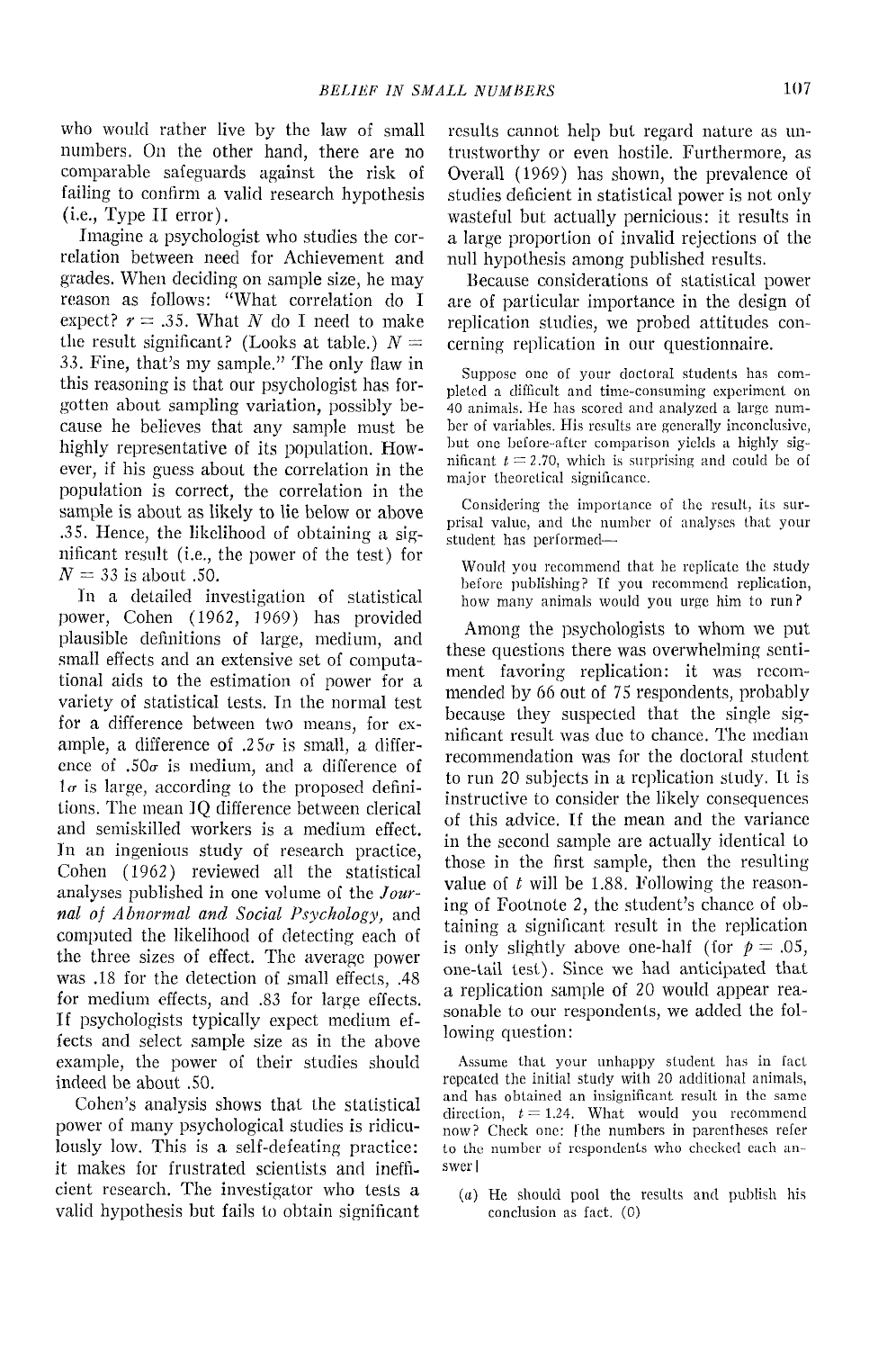- $(b)$  He should report the results as a tentative finding. (26)
- (c) He should run another group of  $Imedian =$ 20] animals. (21)
- *(d)* He should try to find an explanation lor the difference between the two groups. (30)

Note that regardless of one's confidence in the original finding, its credibility is surely enhanced by the replication. Not only is the experimental effect in the same direction in the two samples but the magnitude of the effect in the replication is fully two-thirds of that in the original study. In view of the sample size (20), which our respondents recommended, the replication was about as successful as one is entitled to expect. The distribution of responses, however, reflects continued skepticism concerning the student's finding following the recommended replication. This unhappy state of affairs is a typical consequence of insufficient statistical power.

In contrast to Responses *b* and *c*, which can be justified on some grounds, the most popular response, Response *d,* is indefensible. We doubt that the same answer would have been obtained if the respondents had realized that the difference between the two studies does not even approach significance. (If the variances of the two samples are equal,  *for* the difference is .53.) In the absence of a statistical test, our respondents followed the representation hypothesis: as the difference between the two samples was larger than they expected, they viewed it as worthy of explanation. However, the attempt to "find an explanation for the difference between the two groups" is in all probability an exercise in explaining noise.

Altogether our respondents evaluated the replication rather harshly. This follows from the representation hypothesis: if we expect all samples to be very similar to one another, then almost all replications of a valid hypothesis should he statistically significant. The harshness of the criterion for successful replication is manifest in the responses to the following question:

number of subjects. The direction was the same in both sets of data.

You are reviewing the literature. What is the highest value of *t* in the second set of data that you would describe as a failure to replicate?

The majority of our respondents regarded *I -----* .1.70 as a failure to replicate. If the data of two such studies  $(t = 2.46$  and  $t = 1.70$ ) are pooled, the value of *t* for the combined data is about 3.00 (assuming equal variances). Thus, we are faced with a paradoxical state of affairs, in which the same data that would increase our confidence in the finding when viewed as part of the original study, shake our confidence when viewed as an independent study. This double standard is particularly disturbing since, for many reasons, replications are usually considered as independent studies, and hypotheses are often evaluated by listing confirming and disconfirming reports.

Contrary to a widespread belief, a case can be made that a replication sample should often be larger than the original. The decision to replicate a once obtained finding often expresses a great fondness for that finding and a desire to see it accepted by a skeptical community. Since that community unreasonably demands that the replication be independently significant, or at least that it approach significance, one must run a large sample. To illustrate, if the unfortunate doctoral student whose thesis was discussed earlier assumes the validity of his initial result  $(t = 2.70, N)$  $=$  40), and if he is willing to accept a risk of only JO of obtaining a *t* lower than 1.70, he should run approximately SO animals in his replication study. With a somewhat weaker initial result  $(t = 2.20, N = 40)$ , the size of the replication sample required for the same power rises to about 75.

That the effects discussed thus far are not limited to hypotheses about means and variances is demonstrated by the responses to the following question:

You have run a correlational study, scoring 20 variables on 100 subjects. Twenty-seven of the 190 correlation coefficients are significant at the .OS level; and 9 of these are significant beyond the .0] level. The mean absolute level of the significant correlations is .31, and the pattern of results is very reasonable on theoretical grounds. How many of the 27

An investigator has reported a result that you consider implausible. He ran 15 subjects, and reported a significant value,  $t = 2.46$ . Another investigator has attempted to duplicate his procedure, and he obtained a nonsignificant value of *t* with the same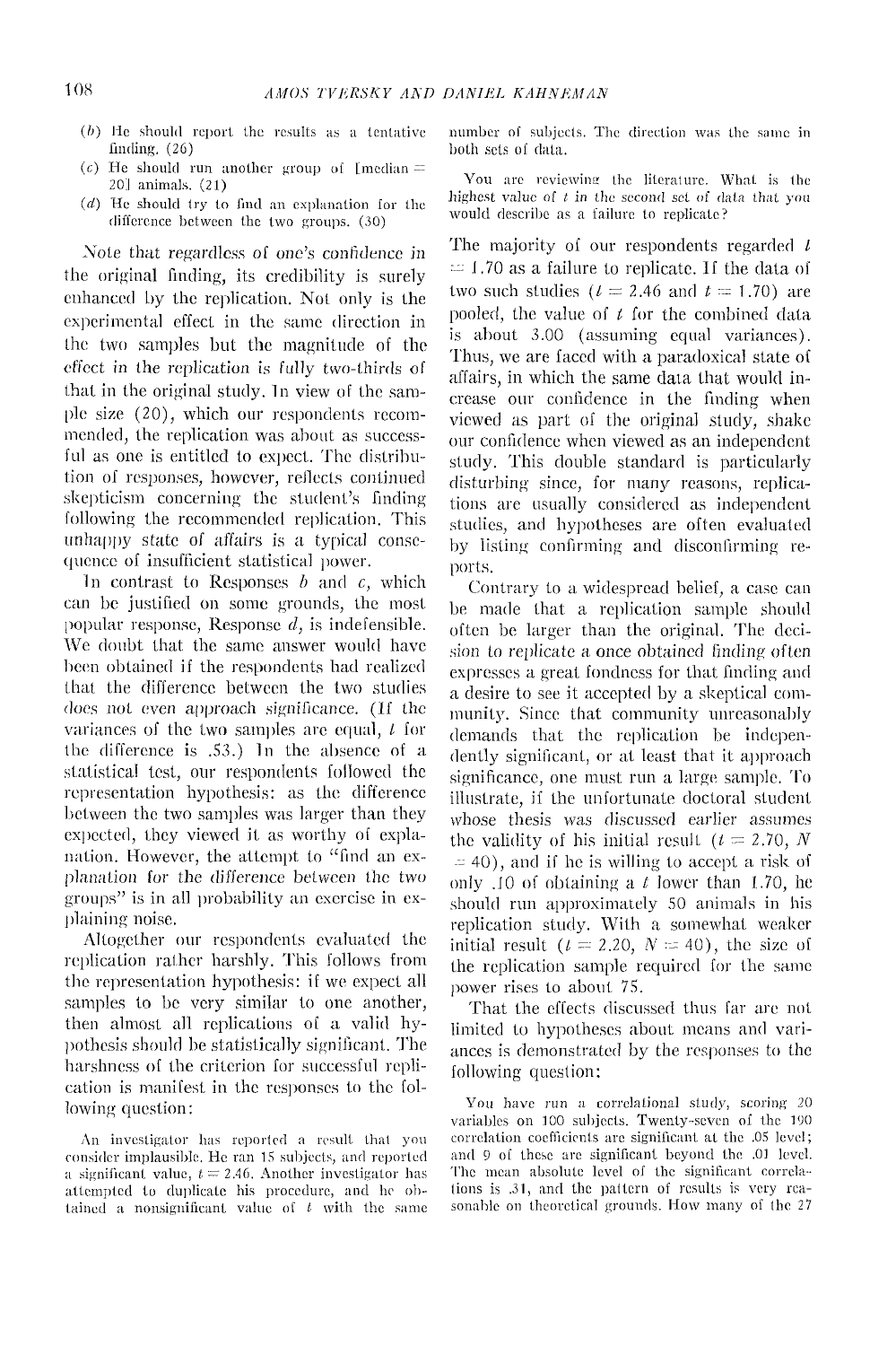significant correlations would you expect to be significant again, in an exact replication of the study, with  $N = 40$ ?

With  $N = 40$ , a correlation of about .31 is required for significance at the .OS level. This is the mean of the significant correlations in the original study. Thus, only about half of the originally significant correlations (i.e., 13 or 14) would remain significant with  $N = 40$ . In addition, of course, the correlations in the replication are bound to differ from those in the original study. Hence, by regression effects, the initially significant coefficients are most likely to be reduced. Thus, 8 to 10 repeated significant correlations from the original 27 is probably a generous estimate of what one is entitled to expect. The median estimate of our respondents is 18. This is more than the number of repeated significant correlations that will be found if the correlations are recomputed for 40 subjects randomly selected from the original 100! Apparently, people expect more than a mere duplication of the original statistics in the replication sample; they expect a duplication of the significance of results, with little regard for sample size. This expectation requires a ludicrous extension of the representation hypothesis; even the law of small numbers is incapable of generating such a result.

The expectation that patterns of results are replicable almost in their entirety provides the rationale for a common, though much deplored practice. The investigator who computes all correlations between three indexes of anxiety and three indexes of dependency will often report and interpret with great confidence the single significant correlation obtained.<sup>3</sup> His confidence in the shaky finding stems from his belief that the obtained correlation matrix is highly representative and readily replicable.

In review, we have seen that the believer in the law of small numbers practices science as follows:

• He gambles his research hypotheses on small samples without realizing that the odds against him are unreasonably high. He overestimates power.

3 Examples can be supplied on demand.

• He has undue confidence in early trends (e.g., the data of the first few subjects) and in the stability of observed patterns (e.g., the number and identity of significant results). He overestimates significance.

• In evaluating replications, his or others', he has unreasonably high expectations about the replicability of significant results. He underestimates the breadth of confidence intervals.

• He rarely attributes a deviation of results from expectations to sampling variability, because he finds a causal "explanation" for any discrepancy. Thus, he has little opportunity to recognize sampling variation in action. His belief in the law of small numbers, therefore, will forever remain intact.

Our questionnaire elicited considerable evidence for the prevalence of the belief in the law of small numbers.<sup>4</sup> Our typical respondent is a believer, regardless of the group to which he belongs. There were practically no differences between the median responses of audiences at a mathematical psychology meeting and at a general session of the American Psychological Association convention, although we make no claims for the representativeness of either sample. Apparently, acquaintance with formal logic and with probability theory does not extinguish erroneous intuitions. What, then, can be done? Can the belief in the law of small numbers be abolished or at least controlled?

Research experience is unlikely to help much, because sampling variation is all too easily "explained." Corrective experiences are those that provide neither motive nor opportunity for spurious explanation. Thus, a student in a statistics course may draw repeated samples of given size from a population, and learn the effect of sample size on sampling

\* Edwards (1968) has argued that people fail to extract sufficient information or certainty from probabilistic data; he called this failure conservatism. Our respondents can hardly be described as conservative. Rather, in accord with the representation hypothesis, they tend to extract more certainty from the data than the data, in fact, contain. The conditions under which people may appear conservative are discussed in Kahnemann, D., and Tversky, A. *Subjective probability: A judgment of representativeness.* (Tech. Rep.) Oregon Research Institute, 1971, 2 (2).